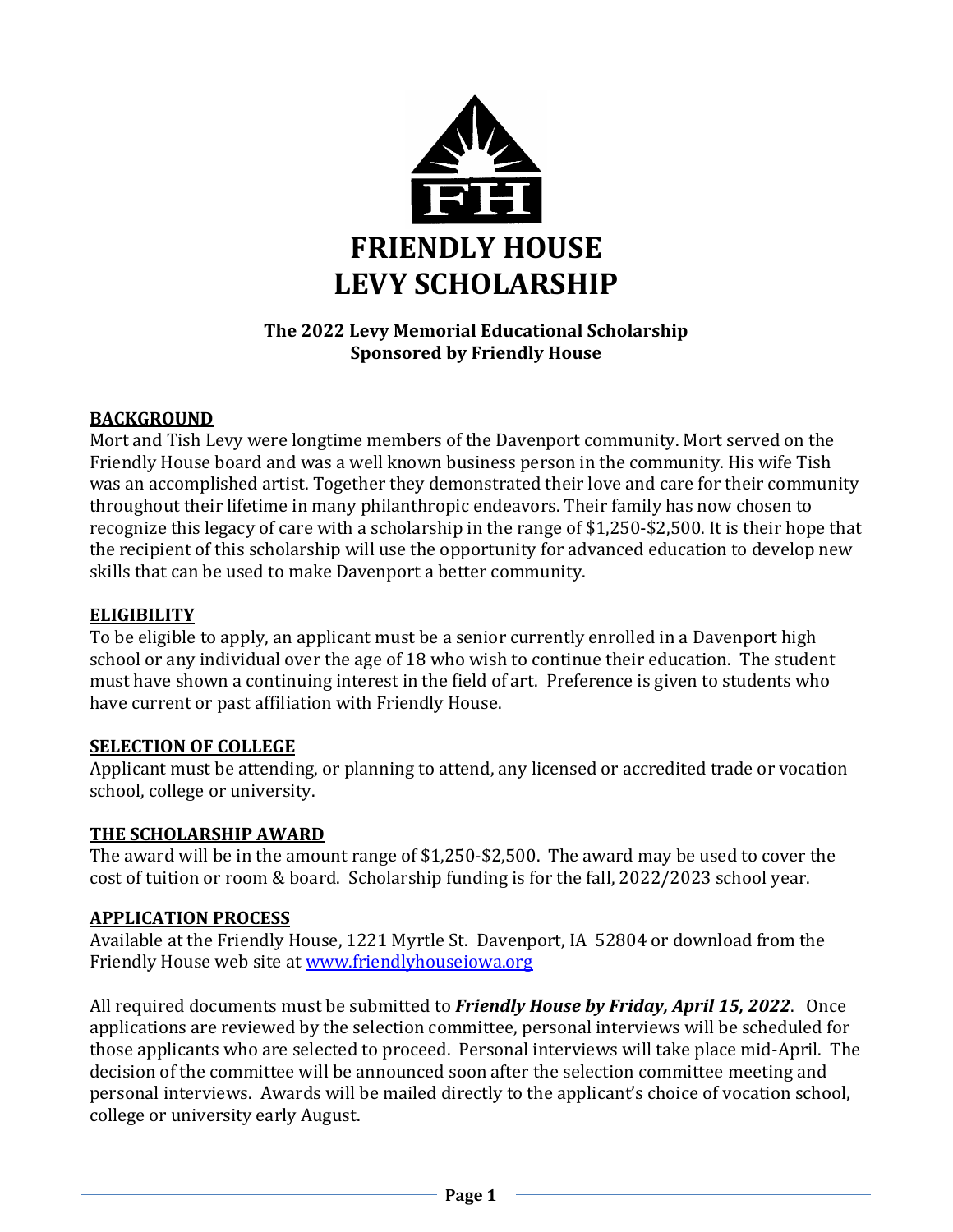# **The 2022 Levy Memorial Educational Scholarship Sponsored by Friendly House**

*Your application will not be considered until all information requested is submitted. Applications and additional information must be received by Friday, April 15, 2022.*

*The Levy Educational Scholarship is an annual scholarship awarded to any high school senior or individual over the age of 18 who is pursuing a Bachelors or advanced degree, or advanced training or technical school with emphases in the field of Art. Mort and Tish Levy were longtime members of the Davenport community. Mort served on the Friendly House board and was a well known business person in the community. His wife Tish was an accomplished artist. Together they demonstrated their love and care for their community throughout their lifetime in many philanthropic endeavors. Their family has now chosen to recognize this legacy of care with a scholarship in the range of \$1,250-\$2,500. It is their hope that the recipient of this scholarship will use the opportunity for advanced education to develop new skills that can be used to make Davenport a better community.* 

| <b>APPLICANT GENERAL INFORMATION</b>                                                                 |         |              |                  |  |
|------------------------------------------------------------------------------------------------------|---------|--------------|------------------|--|
| (Last)                                                                                               | (First) | (Middle)     | $Sex$ __ M___F   |  |
|                                                                                                      |         |              | $\mathsf{Zip}\_$ |  |
|                                                                                                      |         |              |                  |  |
|                                                                                                      |         |              |                  |  |
| Are you a first generation student to attend college or university? YES / NO                         |         |              |                  |  |
| If applicable please list all dependents:<br>Name                                                    | Age     | Relationship |                  |  |
|                                                                                                      |         |              |                  |  |
| Please describe any past or present affiliation with Friendly House ________________________________ |         |              |                  |  |
|                                                                                                      |         |              |                  |  |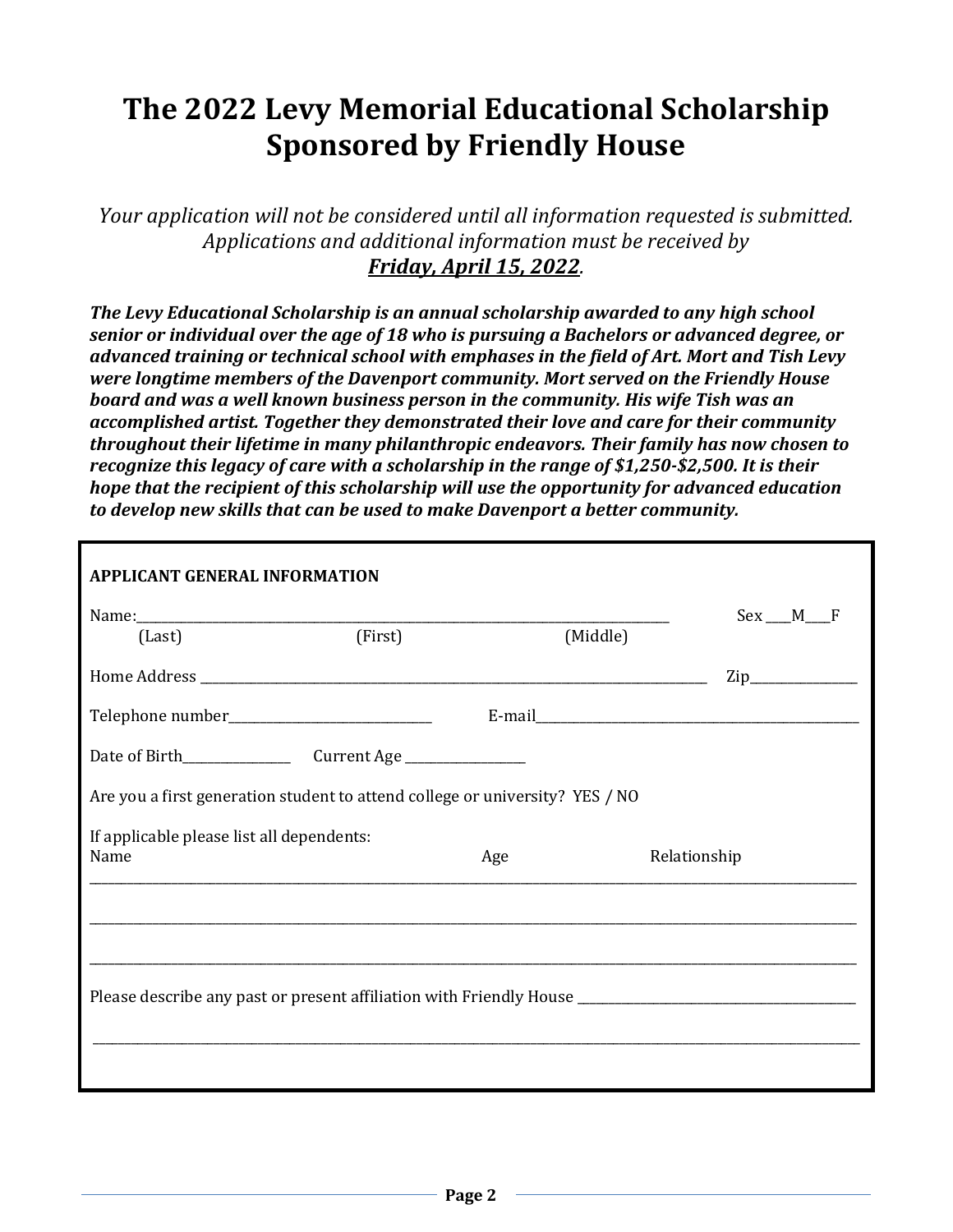| <b>EDUCATION INFORMATION</b>                                                                                   |                |                     |  |  |
|----------------------------------------------------------------------------------------------------------------|----------------|---------------------|--|--|
| High School Grade Point Average _______<br>Class Rank ________ Total Number in class _____                     |                |                     |  |  |
|                                                                                                                |                |                     |  |  |
| Trade school/college/ university planning to attend                                                            |                |                     |  |  |
| Name<br>State                                                                                                  | Yearly tuition | Yearly room & board |  |  |
| Attending: FULL TIME / PART TIME                                                                               |                |                     |  |  |
| Have you pursued or obtained any other post high school degrees or training? YES / NO                          |                |                     |  |  |
| If yes in what field of study_________________________List degree(s) if applicable____________________________ |                |                     |  |  |

| <b>COMMUNITY INVOLVEMENT</b>                                                                                                                                                                                                                                          |                |                       |
|-----------------------------------------------------------------------------------------------------------------------------------------------------------------------------------------------------------------------------------------------------------------------|----------------|-----------------------|
| SCHOOL / EXTRACURRUCULAR ACTIVITITES: Please list up to five activities in which you have had the<br>most involvement in the last four years (school clubs, student government, publications, varsity or club<br>sports, theater, scouting etc.) Do not use acronyms. |                |                       |
| Activity description                                                                                                                                                                                                                                                  | Years involved | Highest position held |
|                                                                                                                                                                                                                                                                       |                |                       |
|                                                                                                                                                                                                                                                                       |                |                       |
|                                                                                                                                                                                                                                                                       |                |                       |
|                                                                                                                                                                                                                                                                       |                |                       |
| COMMUNITY / VOLUNTEER SERVICE: List up to three agencies or organizations in which you have<br>participated without pay during the past two years (religious groups, outreach programs, hospitals etc.).                                                              |                |                       |
| Service description                                                                                                                                                                                                                                                   |                | <b>Total hours</b>    |
|                                                                                                                                                                                                                                                                       |                |                       |
|                                                                                                                                                                                                                                                                       |                |                       |
|                                                                                                                                                                                                                                                                       |                |                       |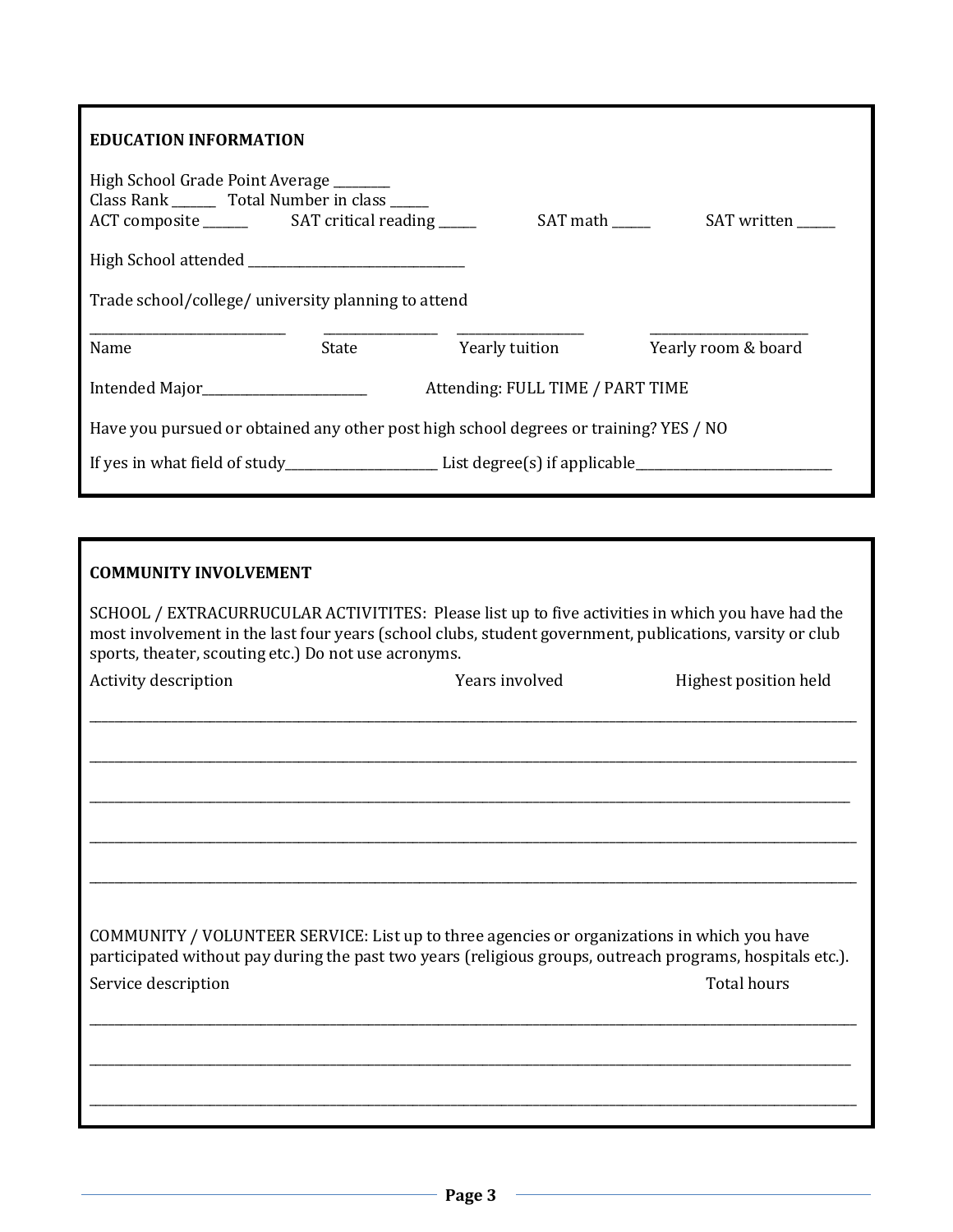| <b>EMPLOYMENT INFORMATION</b>           |          |                   |                |
|-----------------------------------------|----------|-------------------|----------------|
| Are you presently employed? YES / NO    |          |                   |                |
| List the last three jobs you have held. |          |                   |                |
| Employer name                           | Position | Date range worked | Hours per week |
|                                         |          |                   |                |
|                                         |          |                   |                |
|                                         |          |                   |                |
|                                         |          |                   |                |

| PARENT / GUARDIAN FINANCIAL INFORMATION                                                                                                                                                                                                          |
|--------------------------------------------------------------------------------------------------------------------------------------------------------------------------------------------------------------------------------------------------|
| Do you currently reside with a parent or guardian? YES / NO                                                                                                                                                                                      |
| Parent/guardian's adjusted gross income (FORM 1040) ___________ (if residing with parent/guardian)<br>Applicant's household gross income (applicant form 1040) ______________                                                                    |
| Parent/guardian's yearly untaxed income and benefits (Social Security, FIT, Child Support, other)<br>__________(if residing with parent/guardian)<br>Applicant's yearly untaxed income and benefits (Social Security, FIT, Child Support, other) |
| Total number of family members living in the household and primarily supported by income                                                                                                                                                         |
| Total number of family members attending college at least half-time during the next school year<br>including applicant.                                                                                                                          |

## **OTHER SCHOLARSHIPS**

List all other sources and amounts of awards, scholarships, grants and loans that you have applied for and indicate whether or not approval has been granted.

\_\_\_\_\_\_\_\_\_\_\_\_\_\_\_\_\_\_\_\_\_\_\_\_\_\_\_\_\_\_\_\_\_\_\_\_\_\_\_\_\_\_\_\_\_\_\_\_\_\_\_\_\_\_\_\_\_\_\_\_\_\_\_\_\_\_\_\_\_\_\_\_\_\_\_\_\_\_\_\_\_\_\_\_\_\_\_\_\_\_\_\_\_\_\_\_\_\_\_\_\_\_\_\_\_\_\_\_\_\_\_\_\_\_\_\_\_\_\_\_\_

\_\_\_\_\_\_\_\_\_\_\_\_\_\_\_\_\_\_\_\_\_\_\_\_\_\_\_\_\_\_\_\_\_\_\_\_\_\_\_\_\_\_\_\_\_\_\_\_\_\_\_\_\_\_\_\_\_\_\_\_\_\_\_\_\_\_\_\_\_\_\_\_\_\_\_\_\_\_\_\_\_\_\_\_\_\_\_\_\_\_\_\_\_\_\_\_\_\_\_\_\_\_\_\_\_\_\_\_\_\_\_\_\_\_\_\_\_\_\_\_\_

\_\_\_\_\_\_\_\_\_\_\_\_\_\_\_\_\_\_\_\_\_\_\_\_\_\_\_\_\_\_\_\_\_\_\_\_\_\_\_\_\_\_\_\_\_\_\_\_\_\_\_\_\_\_\_\_\_\_\_\_\_\_\_\_\_\_\_\_\_\_\_\_\_\_\_\_\_\_\_\_\_\_\_\_\_\_\_\_\_\_\_\_\_\_\_\_\_\_\_\_\_\_\_\_\_\_\_\_\_\_\_\_\_\_\_\_\_\_\_\_\_

\_\_\_\_\_\_\_\_\_\_\_\_\_\_\_\_\_\_\_\_\_\_\_\_\_\_\_\_\_\_\_\_\_\_\_\_\_\_\_\_\_\_\_\_\_\_\_\_\_\_\_\_\_\_\_\_\_\_\_\_\_\_\_\_\_\_\_\_\_\_\_\_\_\_\_\_\_\_\_\_\_\_\_\_\_\_\_\_\_\_\_\_\_\_\_\_\_\_\_\_\_\_\_\_\_\_\_\_\_\_\_\_\_\_\_\_\_\_\_\_\_